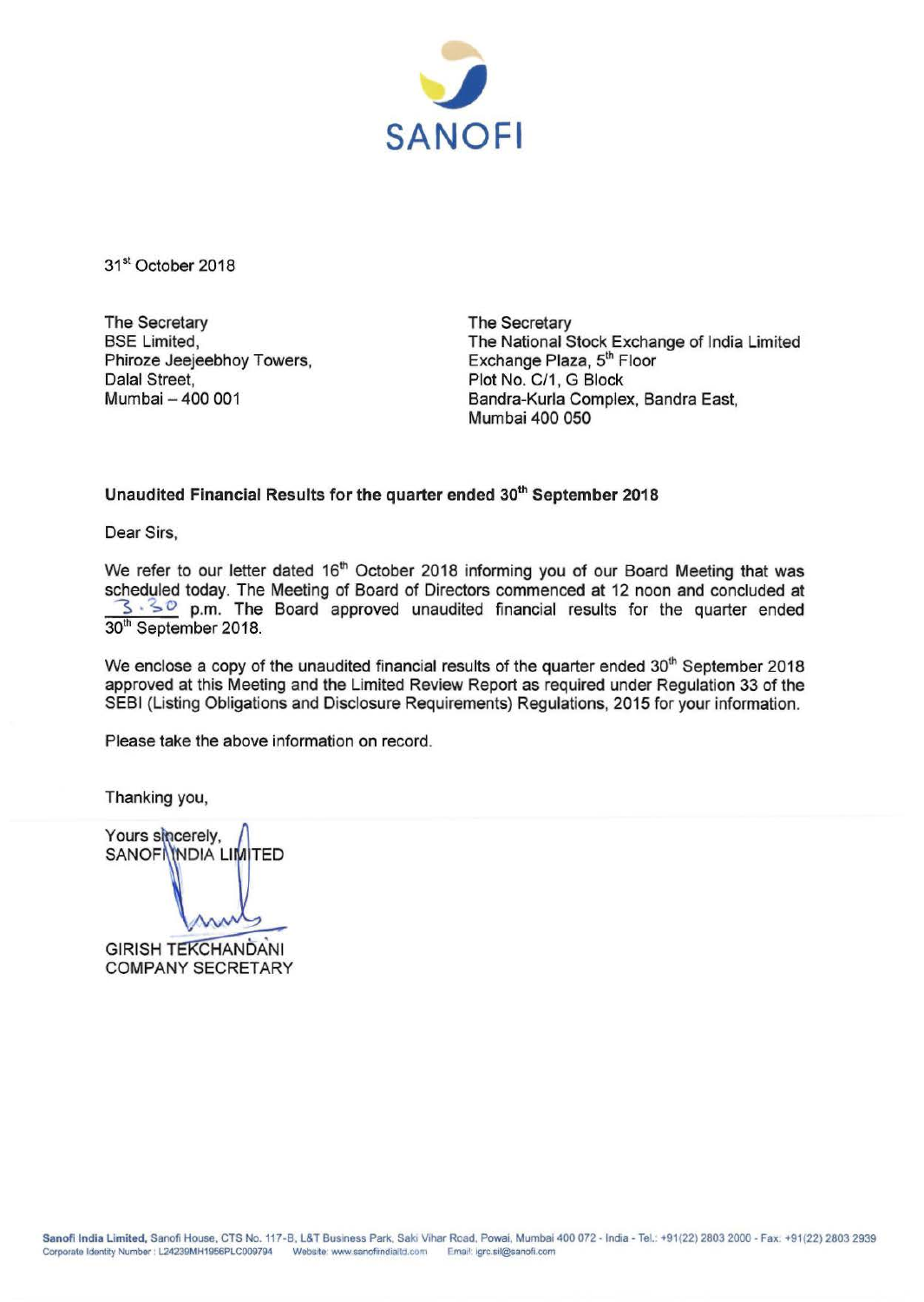## **Price Waterhouse & Co Chartered Accountants LLP**

The Board of Directors Sanofi India Limited Sanofi House, *CTS* 117-B, L&T Business Park, Saki Vihar Road, Powai, Mumbai - 400072.

- 1. We have reviewed the unaudited financial results of Sanofi India Limited (the "company") for the quarter ended September 30, 2018 which are included in the accompanying 'Statement of Unaudited Results for the quarter and nine months ended September 30, 2018' (the "Statement"). The Statement has been prepared by the company pursuant to Regulation 33 of the SEBI (Listing Obligations and Disclosure Requirements) Regulations, 2015 (the "Listing Regulations, 2015"), which has been initialled by us for identification purposes. The Statement is the responsibility of the company's management and has been approved by the Board of Directors. Our responsibility is to issue a report on the Statement based on our review.
- 2. We conducted our review in accordance with the Standard on Review Engagement (SRE) 2410, "Review of Interim Financial Information Performed by the Independent Auditor of the Entity" issued by the Institute of Chartered Accountants of India. This Standard requires that we plan and perform the review to obtain moderate assurance as to whether the Statement is free of material misstatement.
- 3· A review is limited primarily to inquiries of company personnel and analytical procedures applied to financial data and thus provides less assurance than an audit. We have not performed an audit and, accordingly, we do not express an audit opinion.
- 4. Based on our review conducted as above, nothing has come to our attention that causes us to believe that the Statement has not been prepared in all material respects in accordance with the applicable Accounting Standards prescribed under Section 133 of the Companies Act, 2013 and other recognised accounting practices and policies, and has not disclosed the information required to be disclosed in terms of Regulation 33 of the Listing Regulations, 2015 including the manner in which it is to be disclosed, or that it contains any material misstatement.

For Price Waterhouse & Co Chartered Accountants LLP Firm Registration No. 304026E/ E-300009

. .

Himanshu Goradia Partner Membership No. 045668

Mumbai, October 31, 2018

*Price Waterhouse* & *Co Chartered Accountants LLP, Nesco IT Building III, 8th Floor, Nesco IT Park Nesco Complex, Gate No.3 Western Express Highway, Goregaon East, Mumbai - 400 063*  T: +91 *(22)* 61198ooo, F: +91 *(22)* 61198799

Registered olfloe and Head office: Plot No. Y-14. Block EP. Sector v. Salt Lake Electronic Complex. Bidhan Nagar, Kolkata 700 091

Price Waterhouse & Co. (a Partnership Firm) converted into Price Waterhouse & Co Chartered Accountants LLP (a Limited Liability Partnership with LLP identity no: LLPIN AAC-4362) with effect from July 7, 2014. Post its conversion to Price Waterhouse & Co Chartered Accountants LLP, its ICAI registration number is<br>304026E/E-300009 (ICAI registration number before conversion was 304026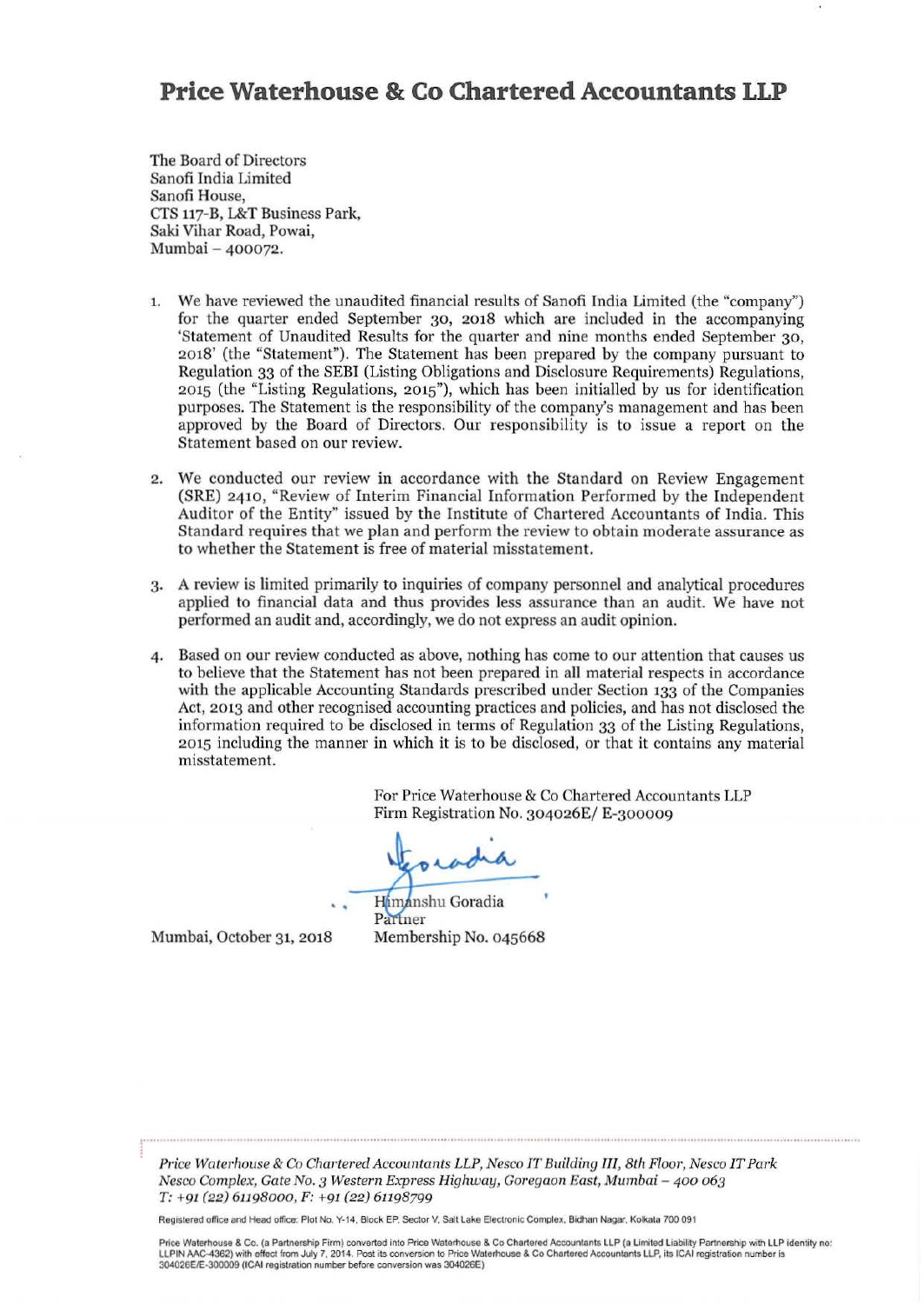## SANOFI INDIA LIMITED

ï.

Registered Office : Sanofi House,C.T.S No - 117-B, L & T Business Park,Saki Vihar Road,Powai,Mumbai 400 072.<br>Corporate Identity Numbair: L24239MH1956PLC009794<br>Tel no: (91-22) 28032000 Fax No: (91-22) 2803000 Fax No.<br>Websit

STATEMENT OF UNAUDITED RESULTS FOR THE QUARTER AND NINE MONTHS ENDED SEPTEMBER 30, 2018

|                                                                                   |                                               | ₹ in Million                                  |                                              |                                                         |                                                         |                                          |  |
|-----------------------------------------------------------------------------------|-----------------------------------------------|-----------------------------------------------|----------------------------------------------|---------------------------------------------------------|---------------------------------------------------------|------------------------------------------|--|
| Particulars                                                                       | Quarter<br>ended<br>30.09.2018<br>(Unaudited) | Quarter<br>ended<br>30.06.2018<br>(Unaudited) | Quarter<br>ended<br>30.09.2017<br>(Unudited) | <b>Nine Months</b><br>ended<br>30.09.2018<br>(Unudited) | <b>Nine Months</b><br>ended<br>30.09.2017<br>(Unudited) | Year<br>ended<br>31.12.2017<br>(Audited) |  |
| 1. Revenue from Operations                                                        |                                               |                                               |                                              |                                                         |                                                         |                                          |  |
| (a) Gross Sales (Inclusive of excise duty)                                        | 7,006                                         | 6,395                                         | 6,266                                        | 19,173                                                  | 16,951                                                  | 23,268                                   |  |
| (b) Other Operating Income                                                        | 432                                           | 441                                           | 409                                          | 1,271                                                   | 1,259                                                   | 1,646                                    |  |
| <b>Total revenue from Operations</b>                                              | 7,438                                         | 6,836                                         | 6,675                                        | 20,444                                                  | 18,210                                                  | 24,914                                   |  |
| 2. Other Income                                                                   | 262                                           | 208                                           | 208                                          | 696                                                     | 651                                                     | 807                                      |  |
| 3. Total Income                                                                   | 7,700                                         | 7.044                                         | 6,883                                        | 21,140                                                  | 18,861                                                  | 25,721                                   |  |
| 4. Expenses                                                                       |                                               |                                               |                                              |                                                         |                                                         |                                          |  |
| (a) Cost of Materials Consumed                                                    | 2,212                                         | 2,003                                         | 1,400                                        | 5,836                                                   | 4,510                                                   | 6,152                                    |  |
| (b) Purchase of stock in trade                                                    | 973                                           | 984                                           | 848                                          | 3,008                                                   | 2,032                                                   | 2,912                                    |  |
| (c) Changes in inventories of finished goods, stock in trade and work in progress | (92)                                          | (239)                                         | 242                                          | (513)                                                   | 766                                                     | 977                                      |  |
| (d) Employee benefits expense                                                     | 1,046                                         | 1,004                                         | 967                                          | 3,006                                                   | 2,801                                                   | 3,685                                    |  |
| (e) Finance costs                                                                 |                                               |                                               |                                              |                                                         |                                                         | 11                                       |  |
| (f) Depreciation and amortisation expense                                         | 260                                           | 254                                           | 257                                          | 768                                                     | 765                                                     | 1,022                                    |  |
| (g) Other expenses                                                                | 1,426                                         | 1,439                                         | 1,381                                        | 4,245                                                   | 4,095                                                   | 5,816                                    |  |
| <b>Total Expenses</b>                                                             | 5,825                                         | 5,445                                         | 5,095                                        | 16,350                                                  | 14,973                                                  | 20,575                                   |  |
| 5. Profit before tax (3-4)                                                        | 1,875                                         | 1,599                                         | 1,788                                        | 4,790                                                   | 3,888                                                   | 5,146                                    |  |
| 6. Tax expense                                                                    |                                               |                                               |                                              |                                                         |                                                         |                                          |  |
| <b>Current Tax</b>                                                                | 711                                           | 634                                           | 649                                          | 1,848                                                   | 1,440                                                   | 1,861                                    |  |
| <b>Deferred Tax</b>                                                               | (28)                                          | (31)                                          | (24)                                         | (71)                                                    | (52)                                                    | 25                                       |  |
| 7. Profit for the period (5-6)                                                    | 1.192                                         | 996                                           | 1.163                                        | 3,013                                                   | 2,500                                                   | 3,260                                    |  |
| 8. Other comprehensive income (OCI) (Net of Tax)                                  | ×                                             | $\overline{\phantom{a}}$                      | ٠                                            | $\bullet$                                               | $\overline{2}$                                          | (13)                                     |  |
| 9. Total comprehensive income for the period (7+8)                                | 1.192                                         | 996                                           | 1,163                                        | 3,013                                                   | 2,502                                                   | 3,247                                    |  |
| 10. Paid-up equity share capital (Face Value of ₹ 10 per share)                   | 230                                           | 230                                           | 230                                          | 230                                                     | 230                                                     | 230                                      |  |
| 11. Basic and diluted earning per share (not annualised)                          | 51.83                                         | 43.30                                         | 50.57                                        | 131.00                                                  | 108.70                                                  | 141.74                                   |  |